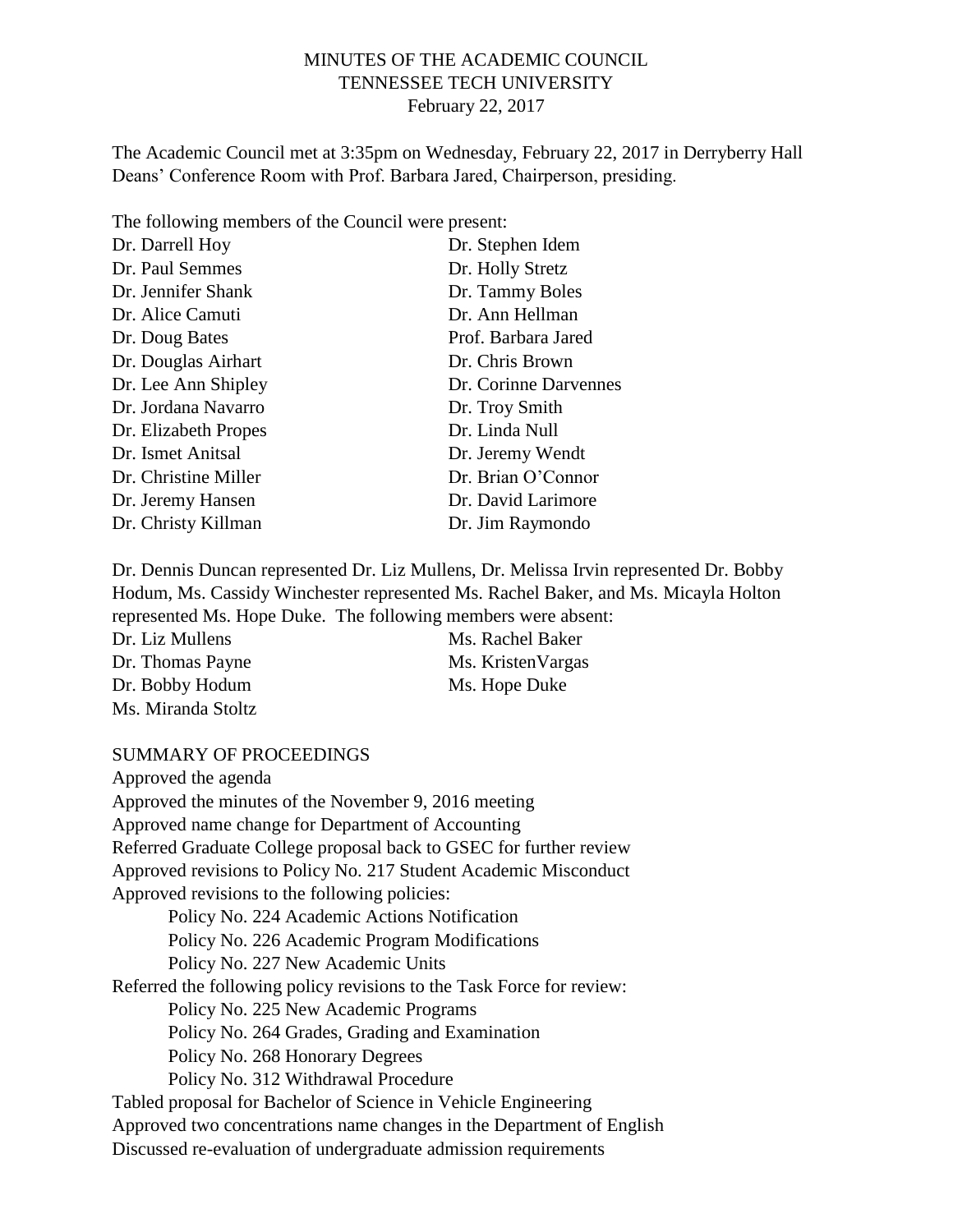## PROCEEDINGS Approval of the Agenda Dr. Stretz MOVED approval and Ms. Holton SECONDED. APPROVED unanimously.

#### Approval of the Minutes of the November 9, 2016 Meeting Dr. Propes MOVED approval and Dr. Stretz SECONDED. APPROVED unanimously.

## Approval of Name Change for the Department of Accounting

Dr. Stephens stated that the current name on record is Department of Accounting and Business Law. The Business Law was dropped several years ago because TTU does not offer a program or major in Business Law. This request is to change the department name officially. Dr. Stretz MOVED approval and Dr. Hoy SECONDED. APPROVED unanimously.

## Approval of Proposal from Graduate College

Dr. Camuti stated the proposal from the College of Engineering Graduate Executive Committee to exempt tuition and fee payment for full-time PhD graduate assistants effective July 1, 2017 was approved by GSEC. Dr. Motevalli stated this proposal is a result of TTU's new Carnegie classification as a doctoral granting university. This could be used for other colleges as well, not just Engineering. After much discussion, Dr. Wendt MOVED to refer this back to GSEC and Dr. O'Connor SECONDED. APPROVED unanimously.

## Approval of Revisions to Policy No. 217 Student Academic Misconduct

Dr. Stephens stated the policy says the student will be notified of a decision from the chairperson of the university committee's Tennessee Tech email account to the students Tennessee Tech email account. The change is that the chairperson will use the Tennessee Tech email account [AcademicMisconduct@nttehc.edu](mailto:AcademicMisconduct@nttehc.edu) to notify the student. Dr. Larimore MOVED approval and Dr. Hoy SECONDED. APPROVED unanimously.

# Approval of Revisions to Policies

Dr. Huo stated the revisions to these four policies are a result of the Focus Act that move responsibilities to THEC that was approved January 26, 2017. The policies are as follows: Policy No. 224 Academic Actions Notification – Tennessee Tech adopts THEC policy A1.5 and will notify THEC of academic program actions as required by THEC in order to maintain the accuracy of the API for TTU's academic programs. Dr. Null MOVED approval and Dr. Propes SECONDED. APPROVED unanimously. Policy No. 225 New Academic Programs – Tennessee Tech adopts THEC policy A1.0 where THEC has the responsibility to review and approve new academic programs. After some discussion, Dr. Null MOVED for the policy to be sent to the Task Force for further review and Dr. Camuti SECONDED. APPROVED unanimously with the understanding that the Task Force will meet on February 24<sup>th</sup> and an email vote will be sent to the Council members so this policy can be on the agenda for the March  $23<sup>rd</sup> TTU$ Board of Trustees meeting. The policy was approved via email vote on March 15. Policy No. 226 Academic Program Modifications – Tennessee Tech adopts THEC policy A1.1. Academic Program Modifications submitted for THEC approval and must also comply with Tennessee Tech Policy No. 221 Substantive Change. Dr. Null MOVED approval and Dr. Stretz SECONDED. APPROVED unanimously.